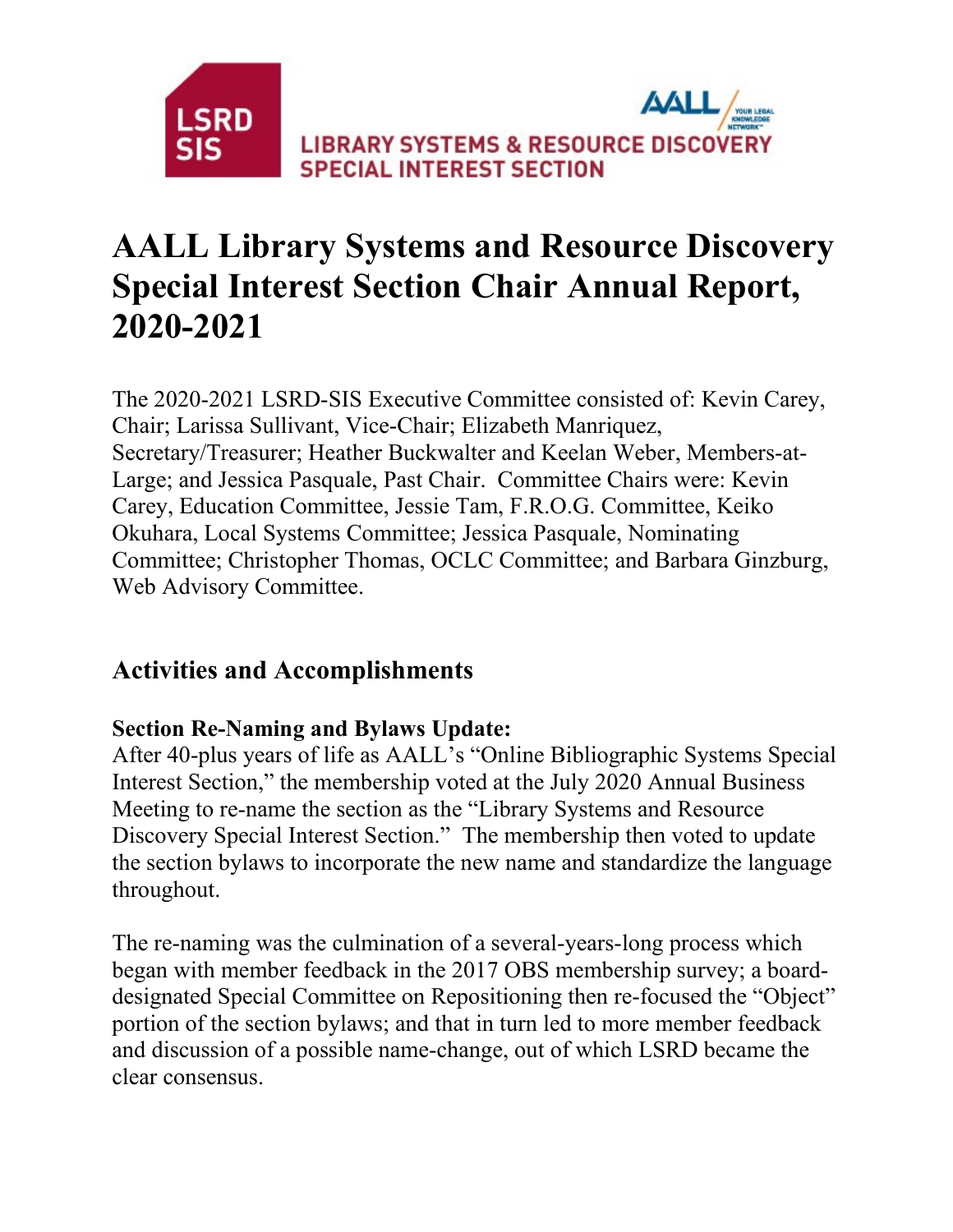



#### **LIBRARY SYSTEMS & RESOURCE DISCOVERY SPECIAL INTEREST SECTION**

#### **Programming and Professional Development:**

The LSRD-SIS Chair heads the section's Education Committee. The programming proposal and selection timeline for the 2021 AALL Annual Meeting was delayed quite a bit due to uncertainty about whether there would be a physical meeting. The committee solicited the membership for program proposals and reached out to members who had submitted IdeaScale suggestions.

LSRD did have a sponsored program which was selected for the 2021 AALL Annual Conference schedule: "Prescient Privacy at Play: A Spectrum of Terminology and Tools for Administering and Teaching Legal Technology" will be coordinated by LSRD member Rachel Evans, along with several expert speakers, and it is listed as AALL Program J1 at 2:00-3:00 CDT on July 22, 2021.

## **TS & LSRD Joint (Virtual) Summit:**

For the second year in a row, in the absence of a physical AALL conference, LSRD worked with the TS-SIS Professional Development Committee to coordinate a TS/LSRD Joint Summit, to be conducted on July 7-8 and 14-15, 2021, mostly via Zoom meetings.

The 2020 TS/LSRD Joint Summit was held on July 27-28, 2020, and included a Hot Topic session, "Making Post System Migration Efficient," which was coordinated by Keiko Okuhara and held in place of the Local Systems Committee meeting.

The 2021 Joint Summit will include a training session by OCLC on their WorldShare Collection Manager, which was coordinated by Keiko Okuhara and will be held in the OCLC meeting slot on July 8 (via Webex). There will also be a traditional roundtable-format discussion at the Local Systems meeting on July 15, and the LSRD Annual Business Meeting will also be held on July 13, 2021.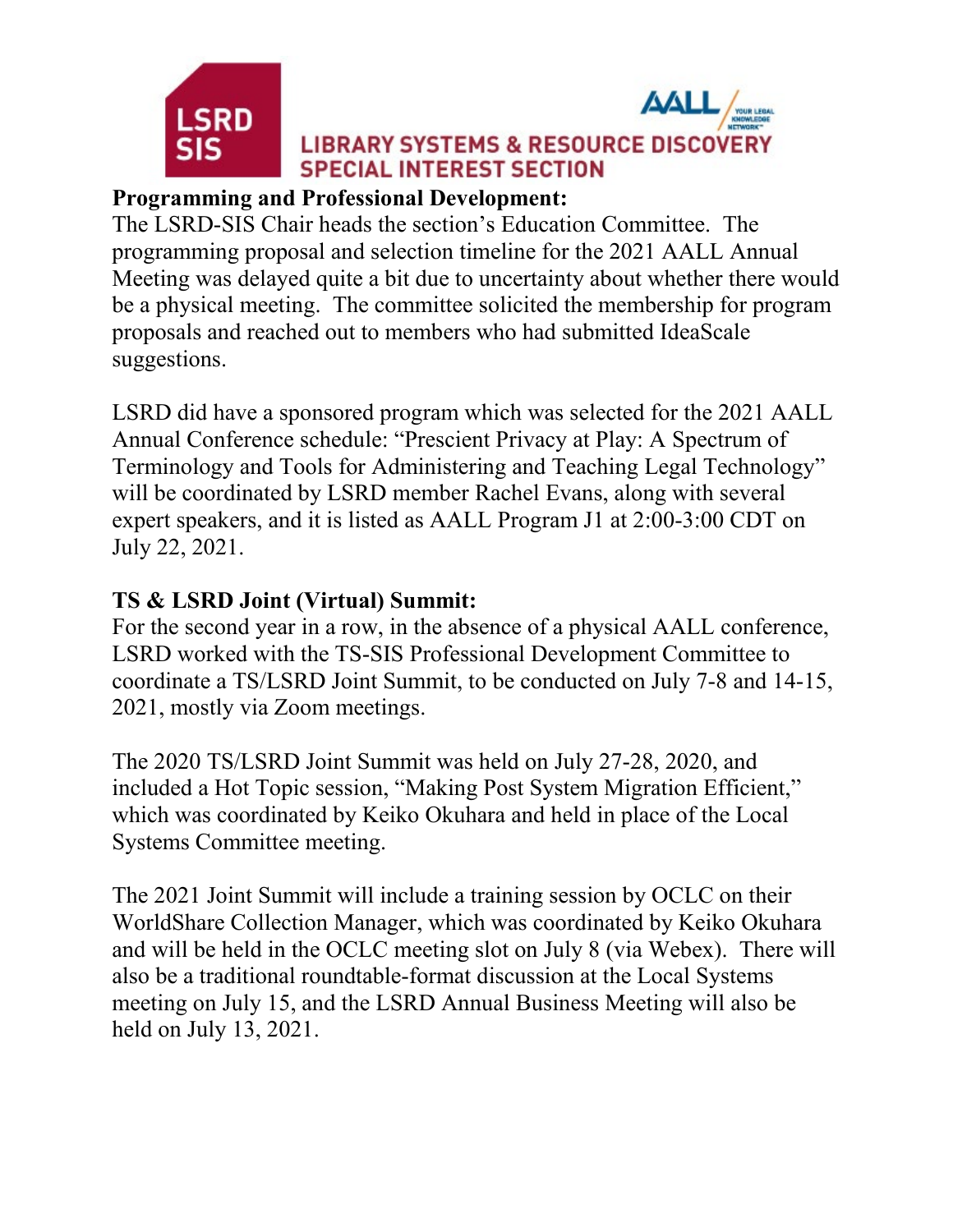



#### **Online Content:**

OCLC Committee chair Christopher Thomas shared regular OCLC updates, including recordings and notes from virtual OCLC Cataloging Community meetings.

## **Website Review:**

The LSRD website was initially updated by AALL to replace all instances of the previous section name or abbreviation with the new ones, and the board and Web Advisory Committee continued the ongoing process of website review in order to keep the site current with documentation and reports.

Member-at-Large Keelan Weber was tasked with updating the section brochure to reflect the new name, with both dynamic and print versions of the new brochure now available to promote LSRD.

LSRD's long-standing "Website of the Month" service, by which Keiko Okuhara makes a monthly post to the LSRD list and website, highlighting an online resource and corresponding record, continues to be very popular.

**Black Lives Matter and Support for George A. Strait Scholarship Fund:**

The OBS-SIS board in the summer of 2020 affirmed that Black Lives Matter to stand in solidarity with the AALL Black Caucus (now the Black Law Librarians SIS) and committed to make a donation to the George A. Strait Scholarship & Fellows Program. The membership subsequently voted to approve a \$300 donation at the 2020 OBS Business Meeting, and the board will propose another donation at the 2021 LSRD Business Meeting.

#### **Membership and Leadership:**

LSRD-SIS membership has held fairly steady for several years. As of June 30, 2021, the section has 208 members.

Vice-Chair Larissa Sullivant conducted a biennial survey of the LSRD membership in February; the survey had 42 responses and the results are posted on the LSRD web site.